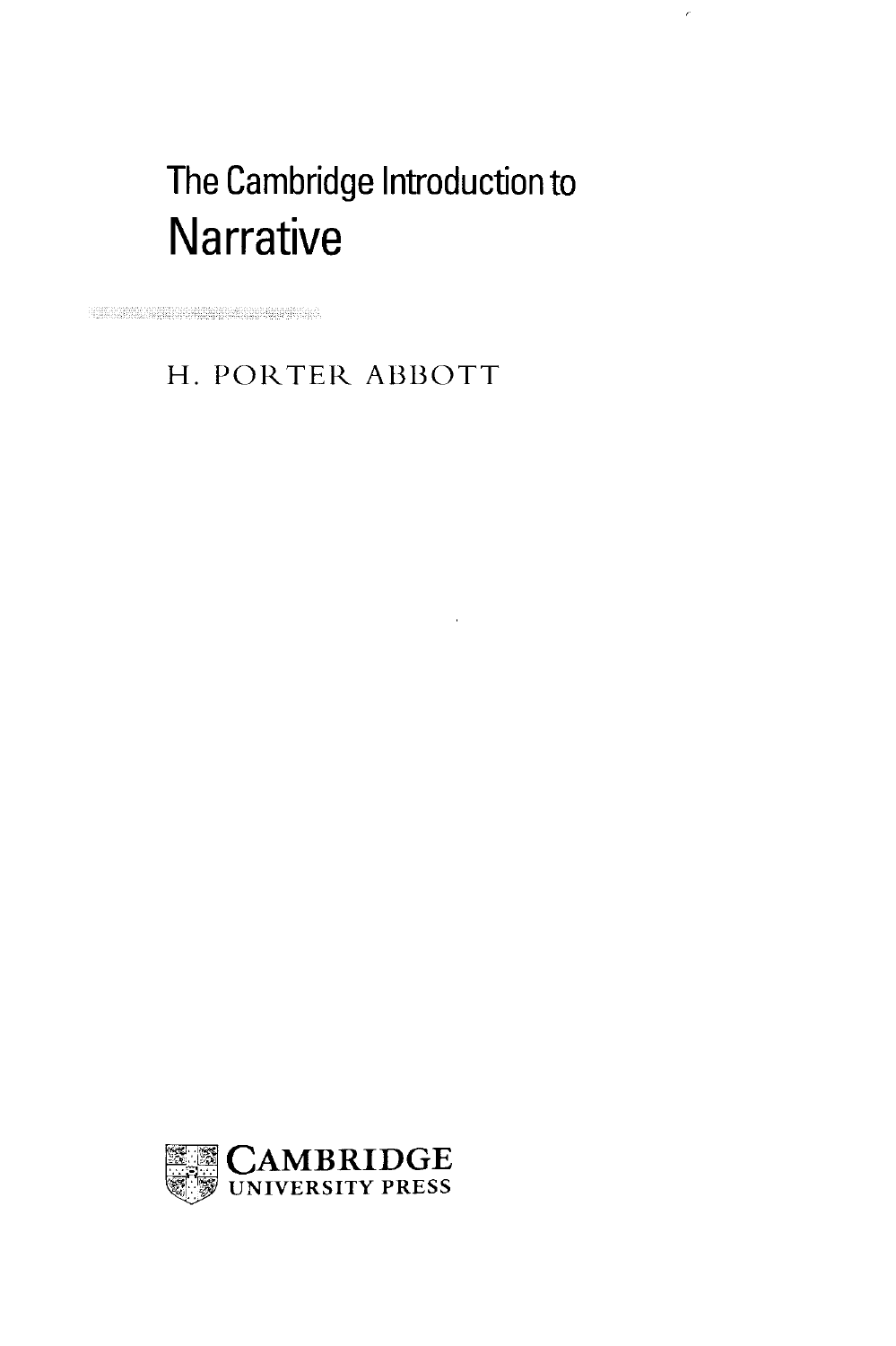## **Contents**

*List of illustrations page* x *Preface* xi *Acknowledgments* xiv

## **Chapter 1 Narrative and life** 1

The universality of narrative 1 Narrative and time 3 Narrative perception 6

## **Chapter 2 Defining narrative 12**

| The bare minimum<br>12 <sub>1</sub>   |    |
|---------------------------------------|----|
| Story and narrative discourse<br>14   |    |
| The mediation (construction) of story | 17 |
| Constituent and supplementary events  | 20 |
| Narrativity<br>22                     |    |

## **Chapter 3 The borders of narrative 25**

| Framing narratives<br>25              |     |
|---------------------------------------|-----|
| Paratexts 26                          |     |
| The outer limits of narrative         | 27  |
| Is it narrative or is it life itself? | -31 |

### **Chapter 4 The rhetoric of narrative 36**

The rhetoric of narrative 36 Causation 37 Normalization 40 Masterplots 42 Narrative rhetoric at work 46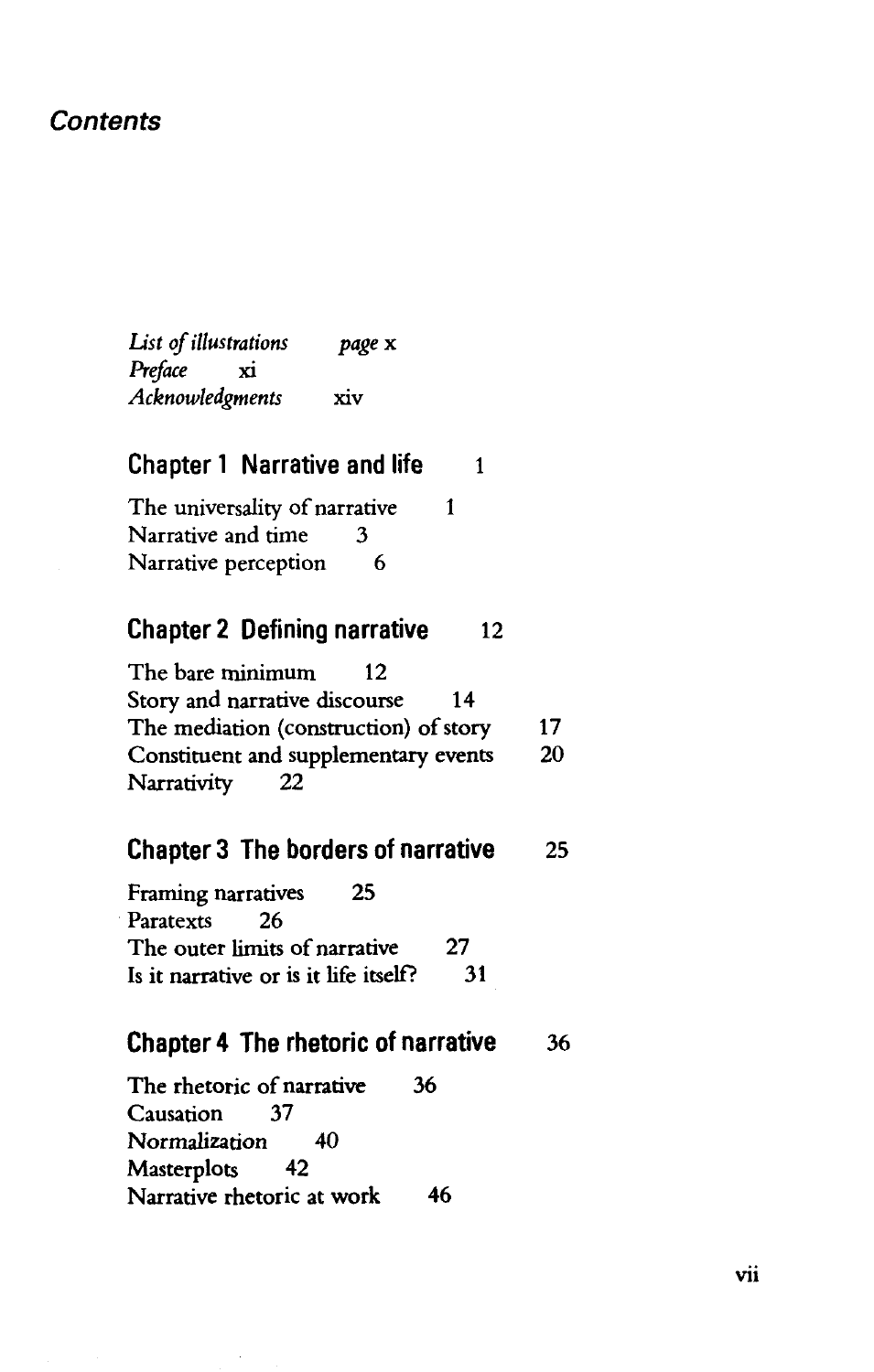#### viii *Contents*

## **Chapter 5 Closure 51**

Conflict: the agon 51 Closure and endings 52 Closure, suspense, and surprise 53 Closure at the level of expectations 54 Closure at the level of questions 56 The absence of closure 57

## **Chapter 6 Narration** 62

A few words on interpretation 62 The narrator 63 Voice 64 Focalization 66<br>Distance 67 Distance Reliability 69 Free indirect style 70 Narration on stage and screen 72

## **Chapter 7 Interpreting narrative 76**

The implied author 77 Underreading 79 Overreading 82 Gaps 83 Cruxes 85 Repetition: themes and motifs 88

## **Chapter 8 Three ways to interpret narrative 93**

The question of wholeness in narrative 93 Intentional readings 95 Symptomatic readings 97 Adaptive readings 100

#### **Chapter 9 Adaptation across media 105**

Adaptation as creative destruction 105 Duration and pace 107 Character 109 Figurative language 111